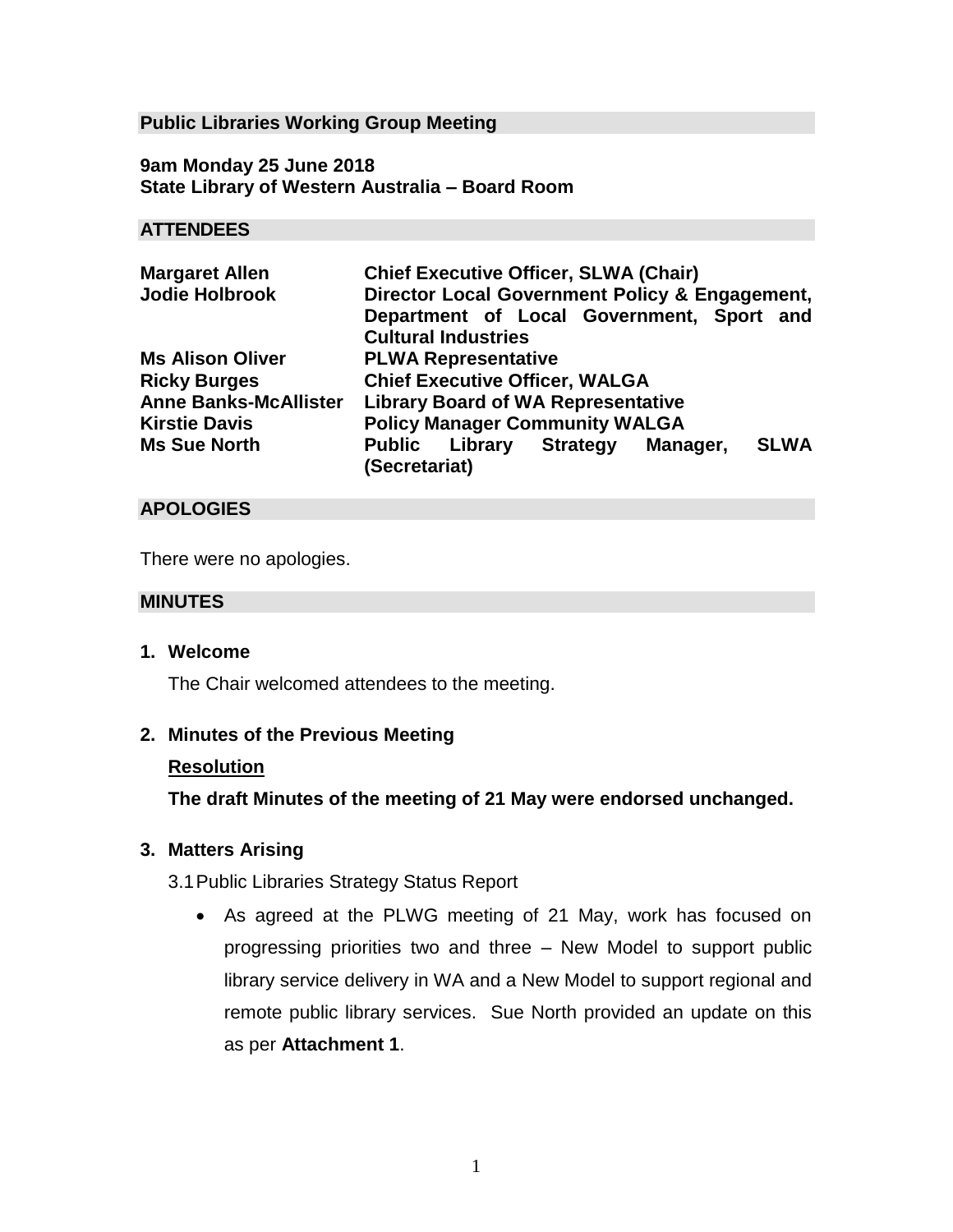- Consultation findings will go to the July meetings of WALGA State Council and the Library Board of WA for endorsement as planned.
- Margaret Allen confirmed that Rob Leicester, Manager Core Programs, Industry and Economic Development, Department of Primary Industries and Regional Development, would attend the meeting at 10am to discuss the potential for a closer alignment between CRCs and libraries.
- Jodie Holbrook suggested keeping a watching brief on work being done with Culture Counts by the National Local Government Cultural Development Forum.
- Anne Banks-McAllister suggested looking at local government tiers to inform work to establish a 'tiered model' for public library services and asked about costs of providing library services in small communities.

### **Action**

- **Anne Banks-McAllister to send Sue North details of local government tiers.**
- **Sue North to work on estimating costs of library services in small local governments.**

### **4. Opportunities for closer alignment with CRCs**

Ricky Burges left the meeting at 10am. Rob Leicester joined the meeting at 10.05am.

- Rob Leicester provided an overview of changes to CRC service delivery agreements.
- Funding for the CRC program will be reduced from \$13 to \$8 million per annum from July 2019.
- DPIRD is finalising an options paper for the Minister.
- A two tiered system will be introduced with CRCs in Tier 1 receiving \$70k annually and those in Tier 2 receiving \$50k.
- There will be a small amount of additional funding for networking and training to support the operations of CRCs.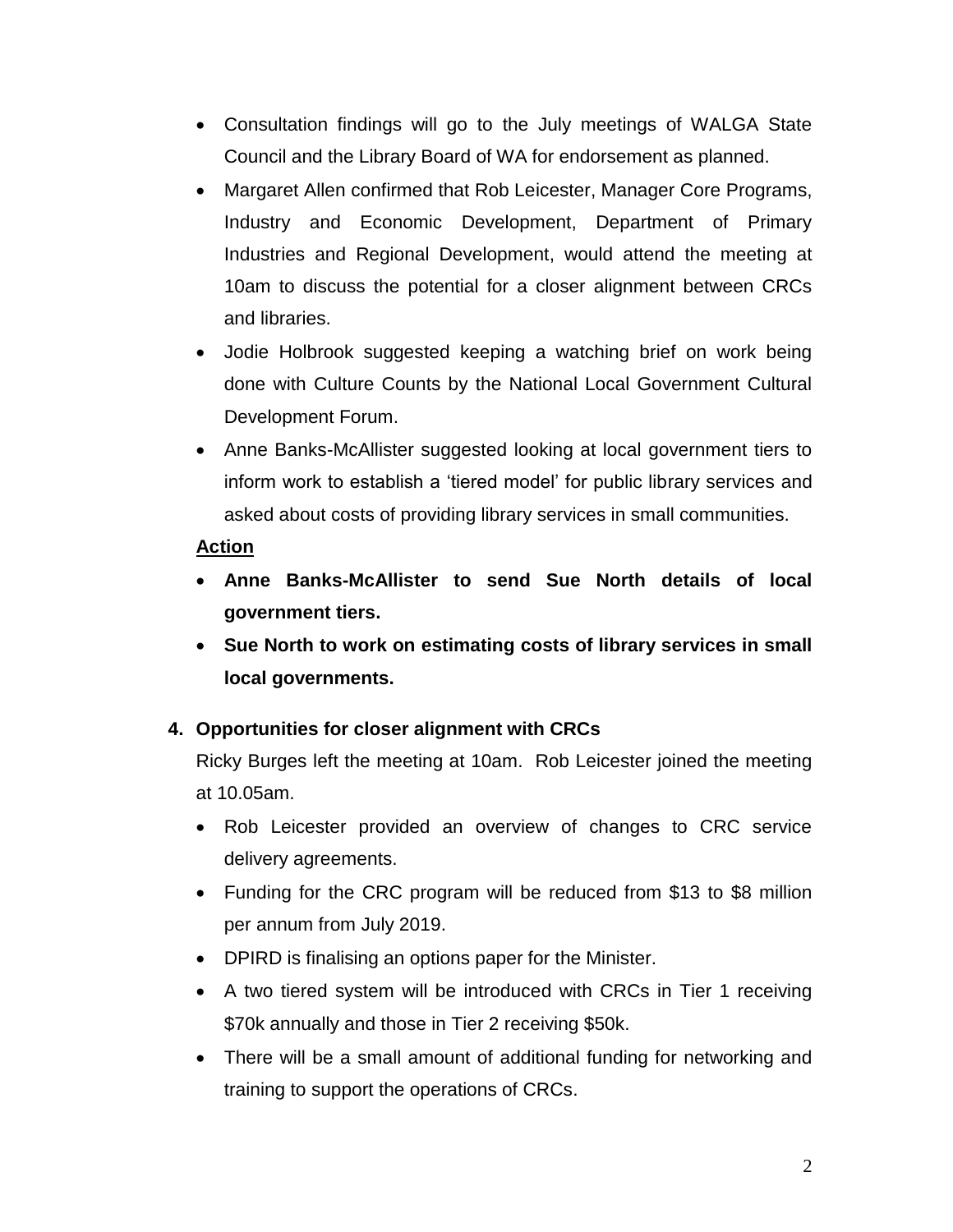- DPIRD is keen to encourage localised service models with minimal generic requirements and reporting.
- CRCs will be seeking additional streams of potential income.
- State Government departments are likely to be asked to consider service delivery models to see where CRCs can contribute to delivering services, for example, video conferencing is a service that offers alternatives for departments in reaching communities.
- Anne Banks-McAllister asked about potential to consider new governance structures to provide more flexible service models, for example, a regional subsidiaries model once the local government regulations are reviewed. The NEWROC Group of local governments in the wheatbelt is one group that could potentially be interested in this. Anne highlighted the work done, also in the wheatbelt, to provide a new governance structure for child care centres, which are now coordinated from Narrogin with services provided in smaller communities. This is based on the model used by Lady Gowrie Tasmania.
- Kirstie Davis shared the work being done by 10 local governments that are currently running their CRCs to map services and technology infrastructure so that they can be promoted and sustainability can be encouraged.
- It was agreed that PLWG members would continue to have discussions with stakeholders to identify opportunities for a closer alignment between CRCs and libraries.

### **Actions**

- **Anne Banks McAllister to talk to Caroline Robinson.**
- **Kirstie Davis to send Sue North list of local governments that currently run CRCs (complete and included in Attachment 2).**
- **Jodie Holbrook to get a status report on the regional subsidiaries work.**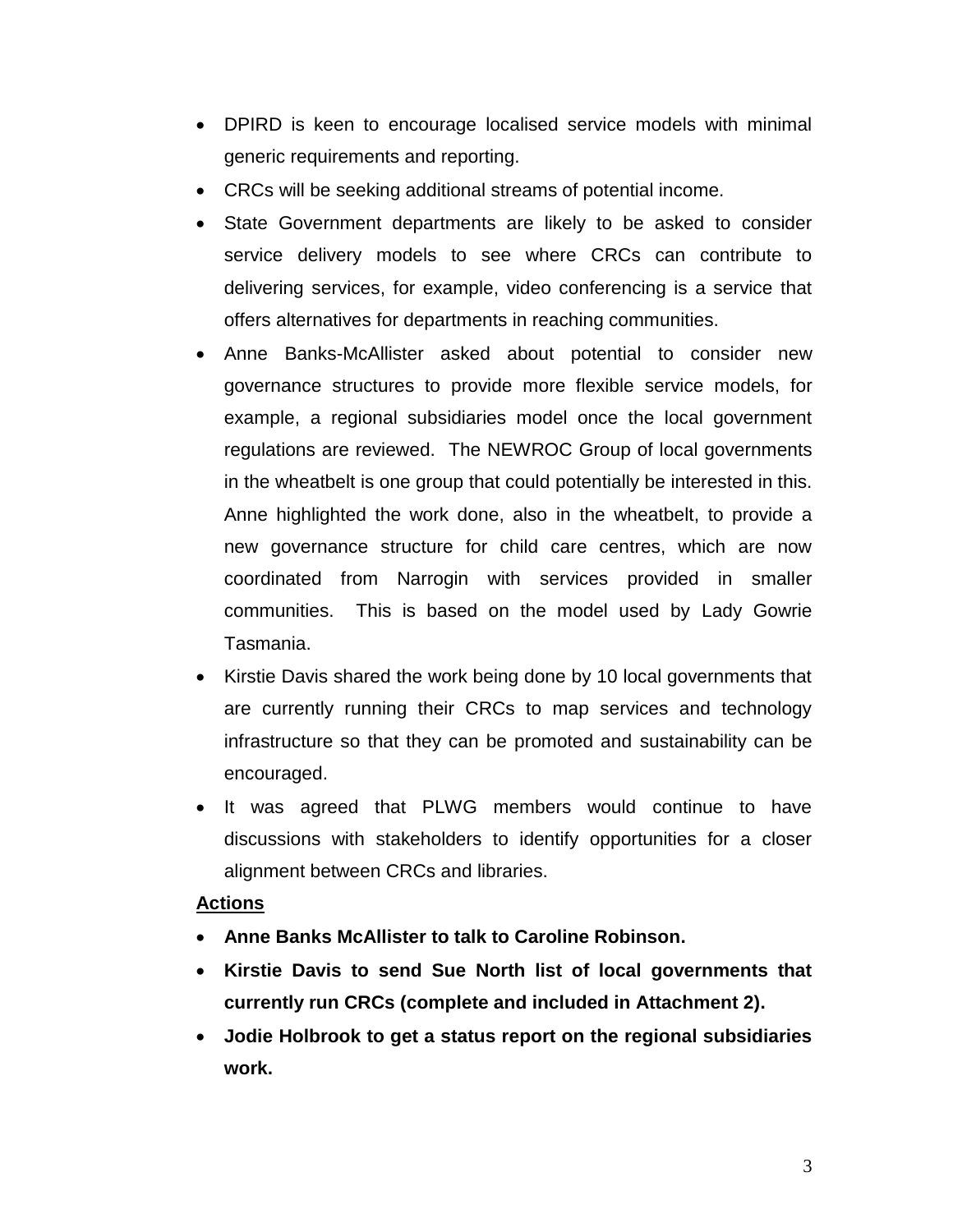## **4. Communication to Stakeholders**

Once endorsed by PLWG, minutes are now available on the SLWA website. <http://www.slwa.wa.gov.au/about-us/corporate/wa-public-libraries-strategy> **Key messages from the meeting for communication to stakeholders are:**

- Work is progressing to investigate options for a tiered model for public library services in WA.
- Consultation has commenced with regional and remote local governments and libraries on their needs for a new model to support library services.
- **5. Next Meeting: Monday 23 rd July at 9am at SLWA Board Room**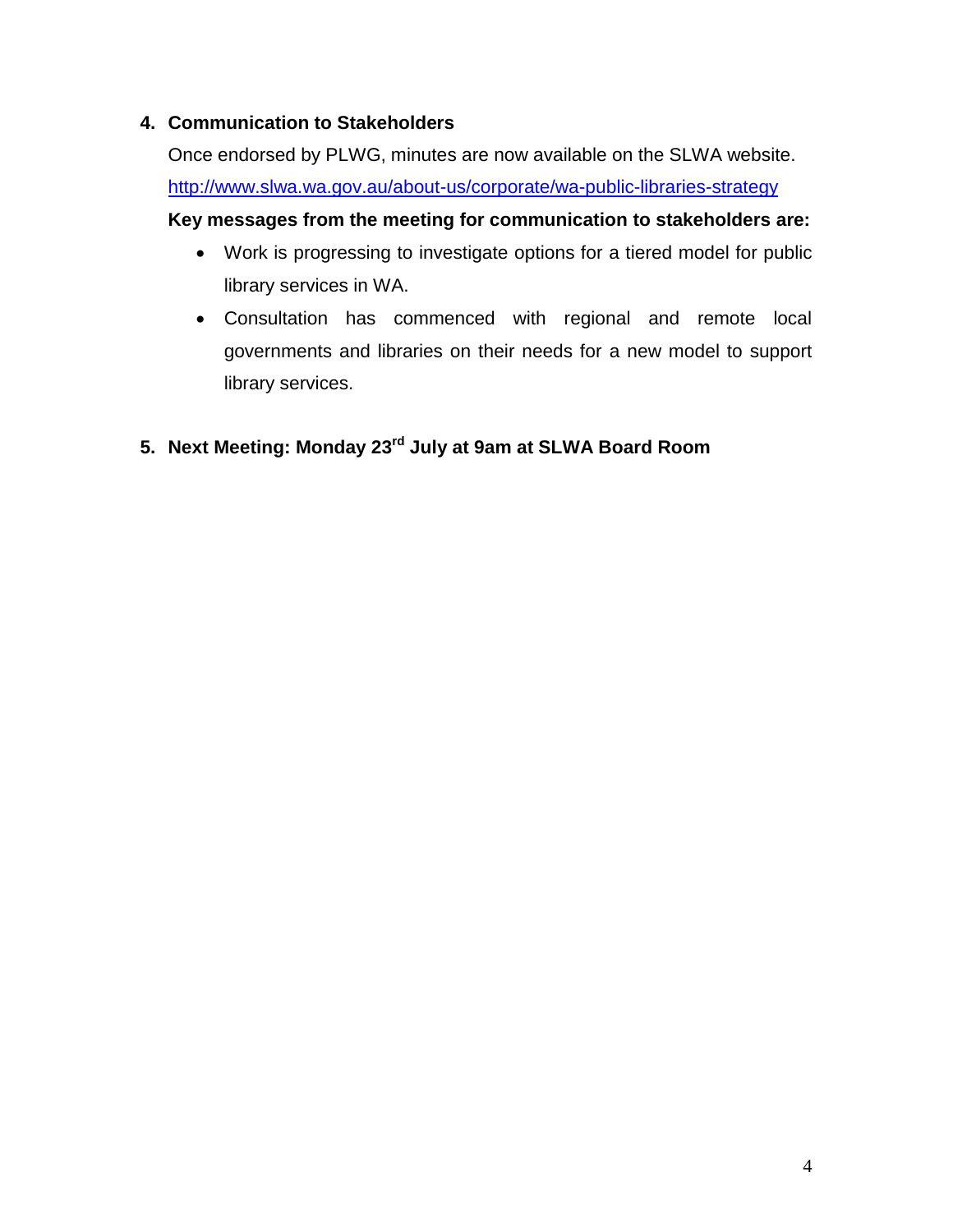# **Attachment 1**

### **WA Public Libraries Strategy Status Report to PLWG June 2018**

|                | <b>Strategy/Priority</b>                                                       |                                                |  |  |  |
|----------------|--------------------------------------------------------------------------------|------------------------------------------------|--|--|--|
|                |                                                                                |                                                |  |  |  |
|                | <b>Public Libraries Strategy - overarching project</b>                         |                                                |  |  |  |
|                | Papers prepared for July meeting of Library Board to endorse Consultation      |                                                |  |  |  |
|                | Report                                                                         |                                                |  |  |  |
|                | Discussions with state/territory libraries in Queensland, SA and NT to arrange |                                                |  |  |  |
|                | forum to discuss common public libraries issues including the implementation   |                                                |  |  |  |
|                | of Guidelines, Standards and Outcome Measures.                                 |                                                |  |  |  |
|                | Endorsed PLWG minutes available on SLWA website.                               |                                                |  |  |  |
| $\overline{1}$ | <b>Governance</b>                                                              |                                                |  |  |  |
| 1.1            | Repeal the Library Board (Registered                                           |                                                |  |  |  |
|                | <b>Public Libraries) Regulations 1985</b>                                      |                                                |  |  |  |
| 1.2            | Establish a Library Board sub-                                                 |                                                |  |  |  |
|                | committee for governance and                                                   |                                                |  |  |  |
|                | strategic oversight of Western                                                 |                                                |  |  |  |
|                | Australian public libraries                                                    |                                                |  |  |  |
| 1.3            | Consider the adoption of ALIA                                                  |                                                |  |  |  |
|                | Guidelines, Standards and Outcome                                              |                                                |  |  |  |
|                | <b>Measures</b>                                                                |                                                |  |  |  |
| 1.4            | Develop new legislation that is                                                |                                                |  |  |  |
|                | reflective of contemporary public                                              |                                                |  |  |  |
|                | library services in WA                                                         |                                                |  |  |  |
| $\overline{2}$ | New Model to support public library service delivery in WA                     |                                                |  |  |  |
| 2.1            | Implement a multi-tiered support                                               | <b>Project Brief prepared</b><br>$\bullet$     |  |  |  |
|                | model determined by the ability to<br>meet agreed criteria for service         | Research into potential criteria<br>$\bullet$  |  |  |  |
|                | provision and population growth                                                | for tiers and mapping of                       |  |  |  |
| 2.2            | Introduce a system for the allocation                                          | potential tiers with LGs.                      |  |  |  |
|                | of annual State Government Funding                                             | Fact finding on transfer of<br>$\bullet$       |  |  |  |
| 2.3            | Develop an accountable and robust                                              | ownership of stock issues -                    |  |  |  |
|                | reporting framework for expenditure of                                         | issues paper prepared for<br>Treasury meeting. |  |  |  |
|                | allocated funds                                                                | Discussion paper will be                       |  |  |  |
| 2.4            | Investigate ways in which to foster                                            | prepared for the next PLWG                     |  |  |  |
|                | innovation and experimentation in                                              | meeting.                                       |  |  |  |
|                | public libraries through the                                                   |                                                |  |  |  |
|                | introduction of a competitive                                                  |                                                |  |  |  |
|                | innovation grants system, using the                                            |                                                |  |  |  |
|                | available annual State Government                                              |                                                |  |  |  |
|                | funding allocation.                                                            |                                                |  |  |  |
| $3\phantom{a}$ | New Model to support regional and remote public library services               |                                                |  |  |  |
| 3.1            | Develop a new support model and an                                             | $\bullet$<br>Project brief prepared            |  |  |  |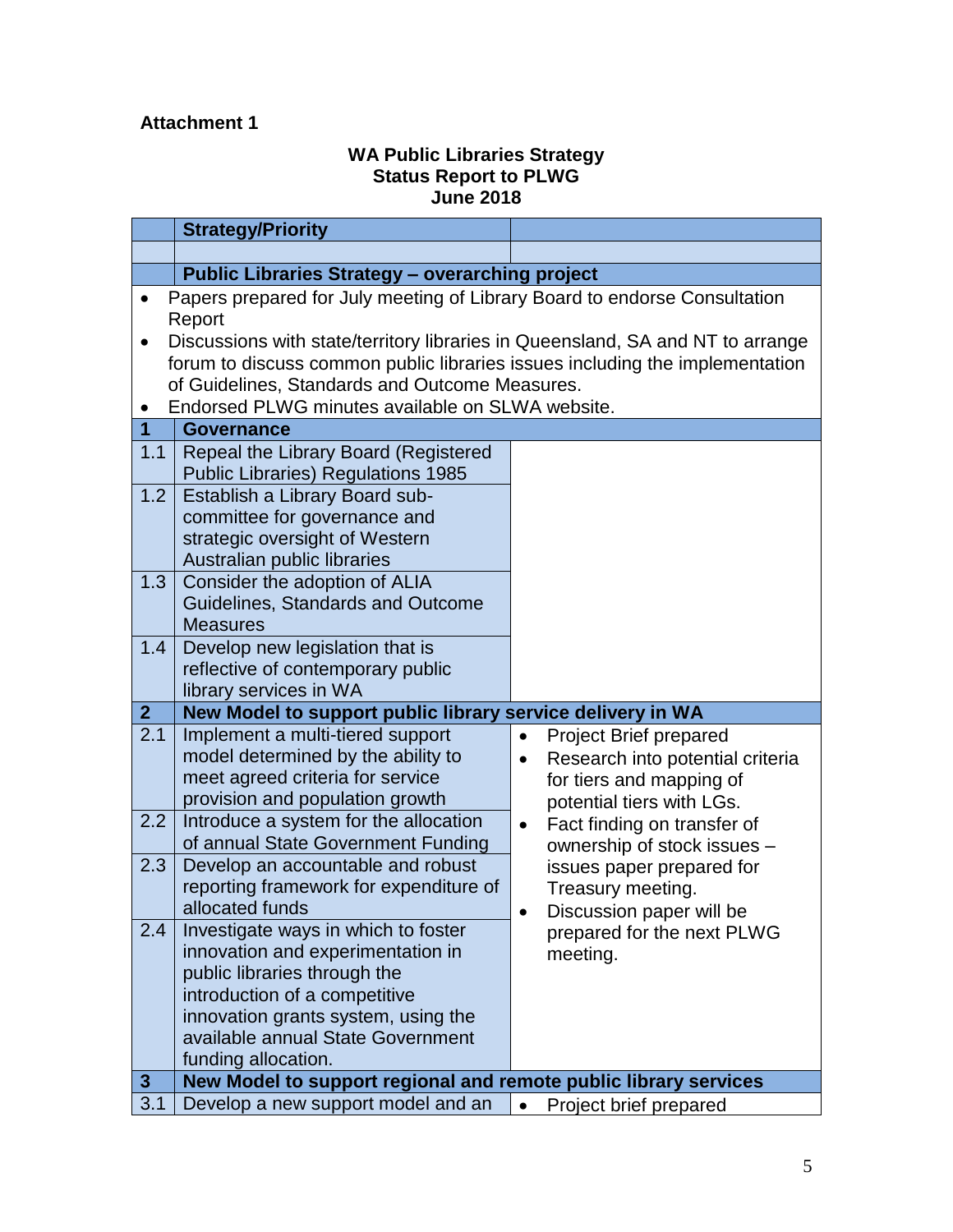| 3.2<br>3.3              | accountable reporting framework for<br>regional and remote public libraries<br>Realign public library reginal<br>boundaries with WA Regional<br>Development boundaries<br>Contribute to a broader strategy to<br>strengthen partnerships and<br>collaboration between libraries, local<br>government and the WA CRC<br>network, business and not-for-profit<br>organisations in the regions. | Mapping of CRCs and libraries<br>$\bullet$<br>completed<br>Met with DPIRD to discuss<br>$\bullet$<br>opportunities for closer<br>alignment with CRCs -<br>organised follow-up meeting<br>with PLWG for 25/6<br>Commenced consultation to<br>$\bullet$<br>establish needs of local<br>governments in supporting<br>regional and remote library<br>services. |
|-------------------------|----------------------------------------------------------------------------------------------------------------------------------------------------------------------------------------------------------------------------------------------------------------------------------------------------------------------------------------------------------------------------------------------|------------------------------------------------------------------------------------------------------------------------------------------------------------------------------------------------------------------------------------------------------------------------------------------------------------------------------------------------------------|
| $\overline{\mathbf{4}}$ | <b>Single access card system</b>                                                                                                                                                                                                                                                                                                                                                             |                                                                                                                                                                                                                                                                                                                                                            |
| 4.1                     | Investigate further the proposed<br>options for the single access card<br>system and shared LMS to determine<br>the best value ROI                                                                                                                                                                                                                                                           |                                                                                                                                                                                                                                                                                                                                                            |
| 4.2                     | Develop a business case for a single<br>access card system and shared LMS                                                                                                                                                                                                                                                                                                                    |                                                                                                                                                                                                                                                                                                                                                            |
| 5 <sup>5</sup>          | <b>Public Value</b>                                                                                                                                                                                                                                                                                                                                                                          |                                                                                                                                                                                                                                                                                                                                                            |
| 5.1                     | Consider the adoption of ALIA's<br>Guidelines, Standards and Outcome<br><b>Measures</b>                                                                                                                                                                                                                                                                                                      |                                                                                                                                                                                                                                                                                                                                                            |
| 5.2                     | Investigate the feasibility of a State-<br>wide subscription to Culture Counts                                                                                                                                                                                                                                                                                                               | Mapping of use of Culture<br>$\bullet$<br>Counts<br>Met with Culture Counts re<br>$\bullet$<br>potential Library Outcomes<br><b>Evaluation Pilot.</b>                                                                                                                                                                                                      |
| 5.3                     | Develop a State-wide marketing<br>campaign                                                                                                                                                                                                                                                                                                                                                   |                                                                                                                                                                                                                                                                                                                                                            |